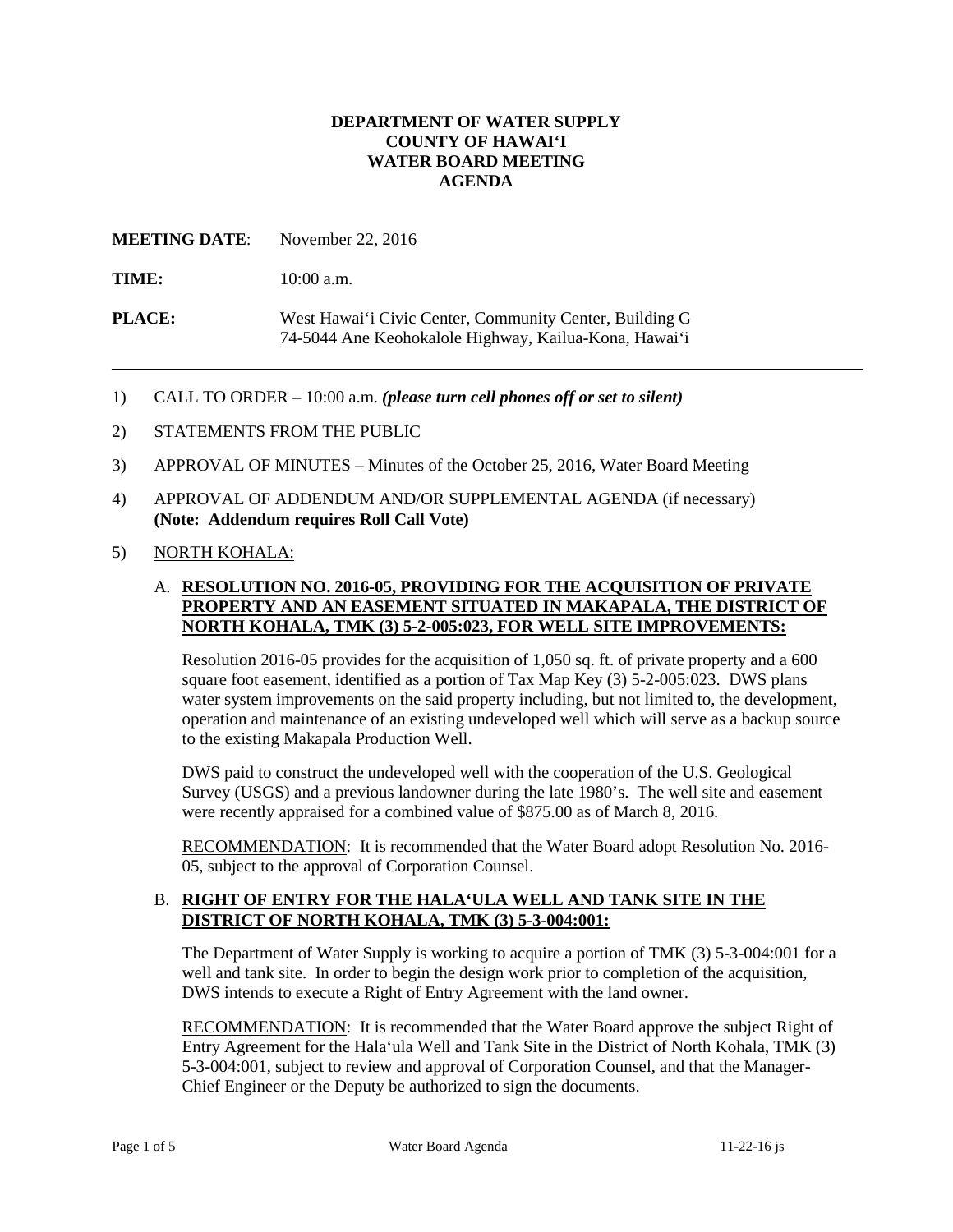### 6) NORTH KONA:

#### A. **JOB NO. 2016-1056, WAI'AHA DEEPWELL REPAIR:**

 replacement of the existing deep well submersible pump and motor, power cable, column pipe, This project consists of paying for all labor, materials, tools and equipment necessary for the column couplings and all appurtenant materials, such as cable guards, strapping, etc; chlorination and testing of the well and pumping assembly; in accordance with the specifications.

Bids for this project were opened on November 10, 2016, at 1:30 p.m., and the following are the bid results:

| <b>Bidder</b>                                  | <b>Bid Amount</b> | <b>Adjusted Bid Amount</b><br>(for purposes of bid<br>$award)*$ |
|------------------------------------------------|-------------------|-----------------------------------------------------------------|
| Beylik Drilling & Pump Service, Inc.           | \$786,165.00      | \$746,856.75                                                    |
| Derrick's Well Drilling and Pump Services, LLC | \$650,000.00      | N/A                                                             |
| Water Resources International, Inc.            | Non-Responsive    | N/A                                                             |

 Apprenticeship Program, in accordance with Hawaiʻi Administrative Rules. \*Bids were adjusted (for the purpose of award) to provide credits for participation in the State

#### Project Costs:

| 1) Low Bidder (Derrick's Well Drilling and Pump Services, LLC.) |                    | \$650,000.00 |
|-----------------------------------------------------------------|--------------------|--------------|
| 2) Contingencies $(10.0\%)$                                     |                    | 65,000.00    |
|                                                                 | <b>Total Cost:</b> | \$715,000.00 |

Funding for this project will be from DWS's CIP Budget under Deepwell Pump Replacement. The contractor will have 210 calendar days to complete this project. The Engineering estimate for this project was \$605,000.00.

RECOMMENDATION: It is recommended that the Board award the contract for JOB NO. Drilling and Pump Services, LLC., for their bid amount of \$650,000.00, plus \$65,000.00 for contingencies, for a total contract amount of \$715,000.00. It is further recommended that either 2016-1056, WAI`AHA DEEPWELL REPAIR, to the lowest responsible bidder, Derrick's Well the Chairperson or the Vice-Chairperson be authorized to sign the contract, subject to review as to form and legality by Corporation Counsel.

### B. **JOB NO. 2013-989, KAHALU'U SHAFT INCLINED LIFT REPLACEMENT:**

 with a new traction drive inclined lift system and wireless control, and all related materials, This project consists of the removal and replacement an existing inclined lift system and control equipments, and accessories to be removed and installed for the new system as indicated on the project plan and specifications.

Bids for this project were opened on November 10, 2016, at 2:00 p.m., and the following are the bid results:

| <b>Bidder</b>           | <b>Bid Amount</b> |
|-------------------------|-------------------|
| W. Glover, Ltd.<br>Jas. | \$2,438,000.00    |

The Engineering estimate for this project was \$900,000.00.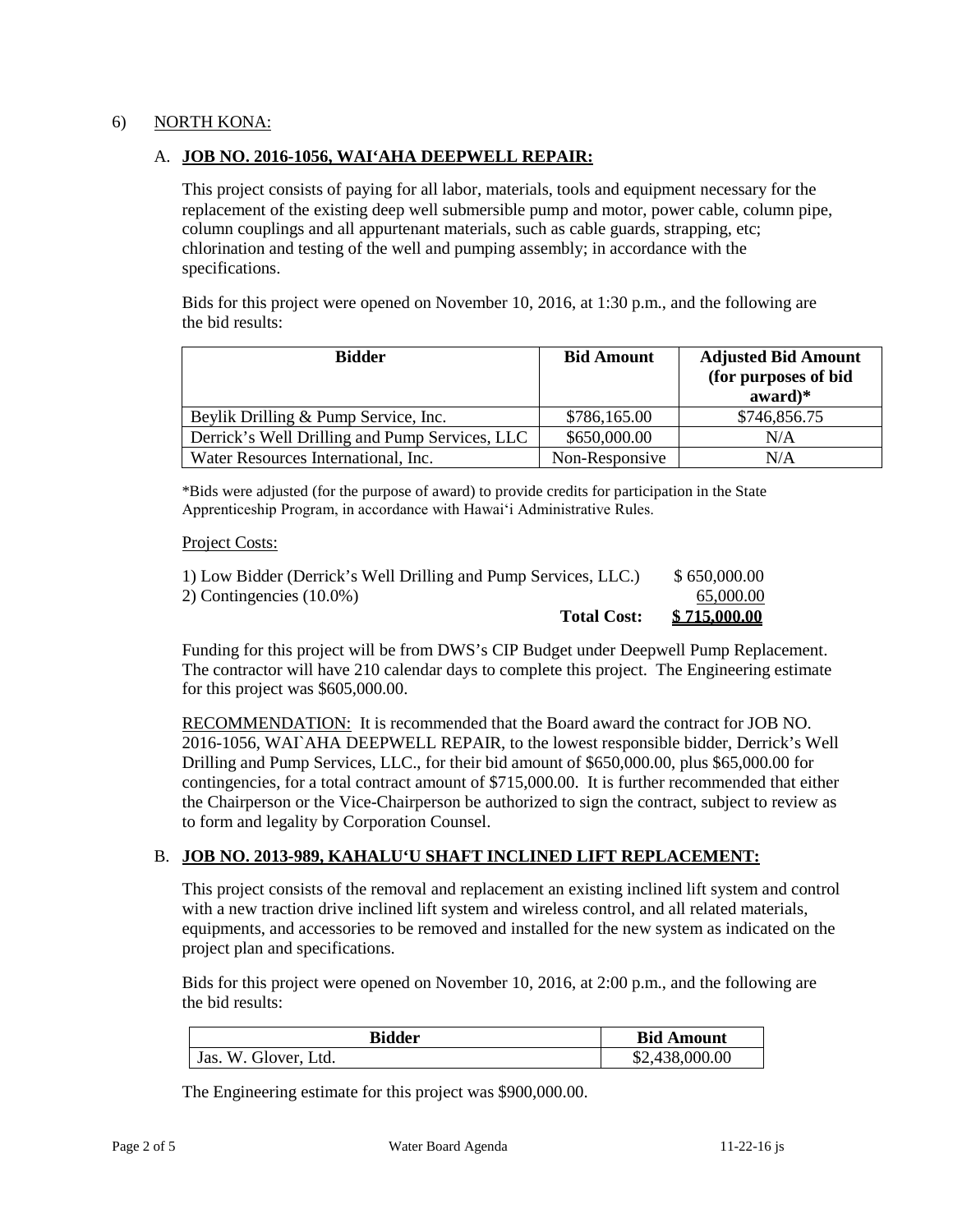RECOMMENDATION: It is recommended that the Board not award the bid for JOB NO. 2013-989, KAHALUU SHAFT INCLINED LIFT REPLACEMENT, due to the high cost of the bid. Staff will re-evaluate the scope of work and will procure the necessary services according to procurement rules.

### 7) MISCELLANEOUS:

# A. **DEDICATIONS:**

 water systems have been constructed in accordance with the Department's standards, and are in The Department has received the following documents for action by the Water Board. The acceptable condition for dedication.

### **1. GRANT OF EASEMENT**

(For Water Meter Purposes) Grantor: The Residences of Laulea Limited Partnership Tax Map Key: (3) 6-8-022: 024

### **2. GRANT OF EASEMENT AND BILL OF SALE**

 Facilities Charge: \$111,190.00 Date Paid: 6/23/2016 No. of Lots: 21 Final Inspection Date: 6/18/2016 Subdivision No.2014-001324 Zoning: RS-10 Grantor/Seller: RJL, LLC Tax Map Key: (3) 2-7-040: 009 portion Water System Cost: \$111,197.00

### **3. GRANT OF EASEMENT AND BILL OF SALE**

 No. of Lots: 22 Final Inspection Date: 8/16/2016 Subdivision No.: SUB-07-000637 Zoning: A-5a Grantor/Seller: Ki'ilae Farms Owners Association, Inc. Tax Map Key: (3) 8-5-007: 040 and 041 (Road Lots 73 and 74) Facilities Charge: \$132,000.00 (for 24 services) Date Paid: 6/28/2007 Water System Cost: \$235,410.00

RECOMMENDATION: It is recommended that the Water Board accept these documents subject to the approval of the Corporation Counsel, and that either the Chairperson the Vice-Chairperson be authorized to sign the documents.

### B. **EXECUTIVE SESSION: CLAIM AGAINST THE COUNTY OF HAWAI'I, DEPARTMENT OF WATER SUPPLY/Ikeda, Aaron & Carol, Claim No. 16-0040:**

 Deputy Corporation Counsel, Amy Self, is requesting an attorney-client confidential discussion to consult with the Water Board regarding a settlement offer for a claim filed on May 18, 2016, due to a water leak.

The Water Board anticipates convening an executive meeting regarding the above matter, pursuant to Hawai'i Revised Statutes ("HRS"), Section 92-5(a)(4), for the purpose of consulting with its attorney on questions and issues pertaining to the Water Board's powers, duties,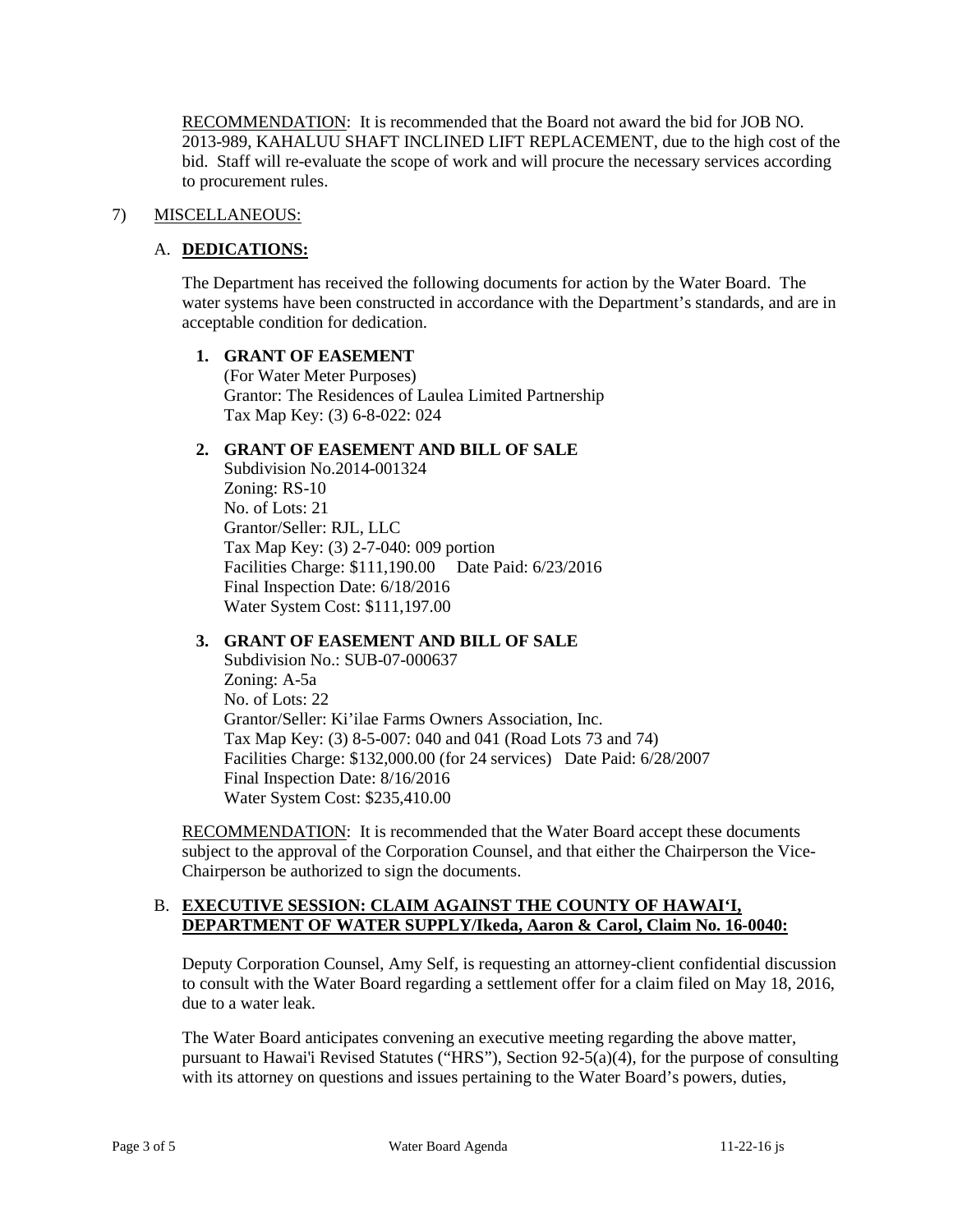privileges, immunities, and liabilities. A  $2/3$  vote pursuant to HRS, Section 92-4, is necessary to hold an executive meeting.

# C. **UPDATE RE: NATIONAL PARKS SERVICE'S PETITION TO DESIGNATE KEAUHOU AQUIFER AS A GROUND WATER MANAGEMENT AREA:**

For discussion and possible action.

# D. **EXECUTIVE SESSION RE: NATIONAL PARKS SERVICE'S PETITION TO DESIGNATE KEAUHOU AQUIFER AS A GROUND WATER MANAGEMENT AREA:**

 Hawai'i Revised Statutes, Sections 92-4, 92-5(a)(2), to discuss mediation as directed by the Commission on Water Resource Management regarding the National Park Service's petition to designate Keauhou Aquifer as a Ground Water Management Area, and for the purpose of consulting with the Water Board's attorney on questions and issues pertaining to the Water The Water Board anticipates convening an executive meeting, closed to the public, pursuant to Board's powers, duties, privileges, immunities and liabilities.

# E. **MONTHLY PROGRESS REPORT**:

Submission of Progress Report of Projects by the Department. Department personnel will be available to respond to questions by the Board regarding the status/progress of any project.

### F. **REVIEW OF MONTHLY FINANCIAL STATEMENTS:**

 Submission of financial statements and information relating to the financial status of the relating to the financial status of the Department. Department. Department personnel will be available to respond to questions by the Board

### G. **MANAGER-CHIEF ENGINEER'S REPORT:**

The Manager-Chief Engineer will provide an update on the following:

- 1) Matters of interest to the Board: Conferences
- 2) DWS Energy Report
- 3) Recognition of Service Retirement

### H. **MANAGER-CHIEF ENGINEER'S EVALUATION FOR CALENDAR YEAR 2016:**

Discussion/Action on Manager-Chief Engineer's evaluation and compensation.

# I. **EXECUTIVE SESSION: MANAGER-CHIEF ENGINEER'S EVALUATION FOR CALENDAR YEAR 2016:**

Discussion/Action on Manager-Chief Engineer's evaluation and compensation.

### J. **CHAIRPERSON'S REPORT:**

Chairperson to report on matters of interest to the Board.

### 8) ANNOUNCEMENTS:

### 1. **Next Regular Meeting:**

 The next meeting of the Water Board is scheduled for December 20, 2016, 10:00 a.m., at the Department of Water Supply, Hilo Operations Center Conference Room, 889 Leilani Street, Hilo, Hawai'i